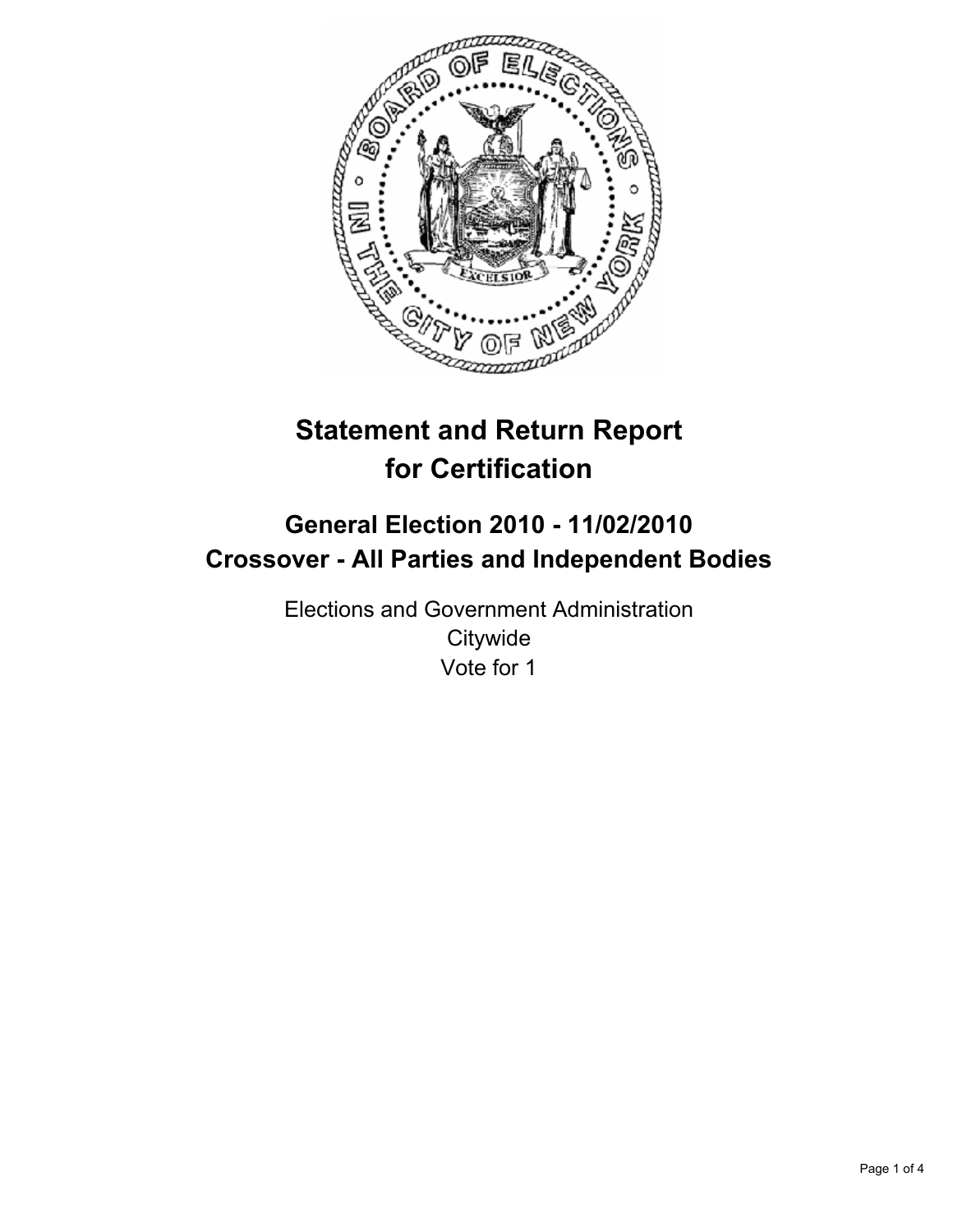

## **New York County**

| PUBLIC COUNTER       | 341,235 |
|----------------------|---------|
| <b>EMERGENCY</b>     | 120     |
| ABSENTEE/MILITARY    | 9,115   |
| <b>AFFIDAVIT</b>     | 9,607   |
| <b>Total Ballots</b> | 364,619 |
| <b>YES</b>           | 216,699 |
| <b>NO</b>            | 33,462  |
| <b>Total Votes</b>   | 250,161 |
| Unrecorded           | 114,458 |

### **Bronx County**

| PUBLIC COUNTER       | 174,454 |
|----------------------|---------|
| <b>EMERGENCY</b>     |         |
| ABSENTEE/MILITARY    | 3,204   |
| <b>AFFIDAVIT</b>     | 4,105   |
| <b>Total Ballots</b> | 182,356 |
| <b>YES</b>           | 81,350  |
| <b>NO</b>            | 16,830  |
| <b>Total Votes</b>   | 98,180  |
| Unrecorded           | 84,176  |

#### **Kings County**

| PUBLIC COUNTER       | 393,292 |
|----------------------|---------|
| <b>EMERGENCY</b>     | 350     |
| ABSENTEE/MILITARY    | 7,280   |
| <b>AFFIDAVIT</b>     | 8,988   |
| <b>Total Ballots</b> | 411,705 |
| <b>YES</b>           | 195,790 |
| <b>NO</b>            | 40,927  |
| <b>Total Votes</b>   | 236,717 |
| Unrecorded           | 174,988 |

#### **Queens County**

| PUBLIC COUNTER       | 336,956 |
|----------------------|---------|
| <b>EMERGENCY</b>     | 209     |
| ABSENTEE/MILITARY    | 7,837   |
| AFFIDAVIT            | 4,752   |
| <b>Total Ballots</b> | 351,550 |
| <b>YES</b>           | 181,884 |
| <b>NO</b>            | 34,543  |
| <b>Total Votes</b>   | 216,427 |
| Unrecorded           | 135,123 |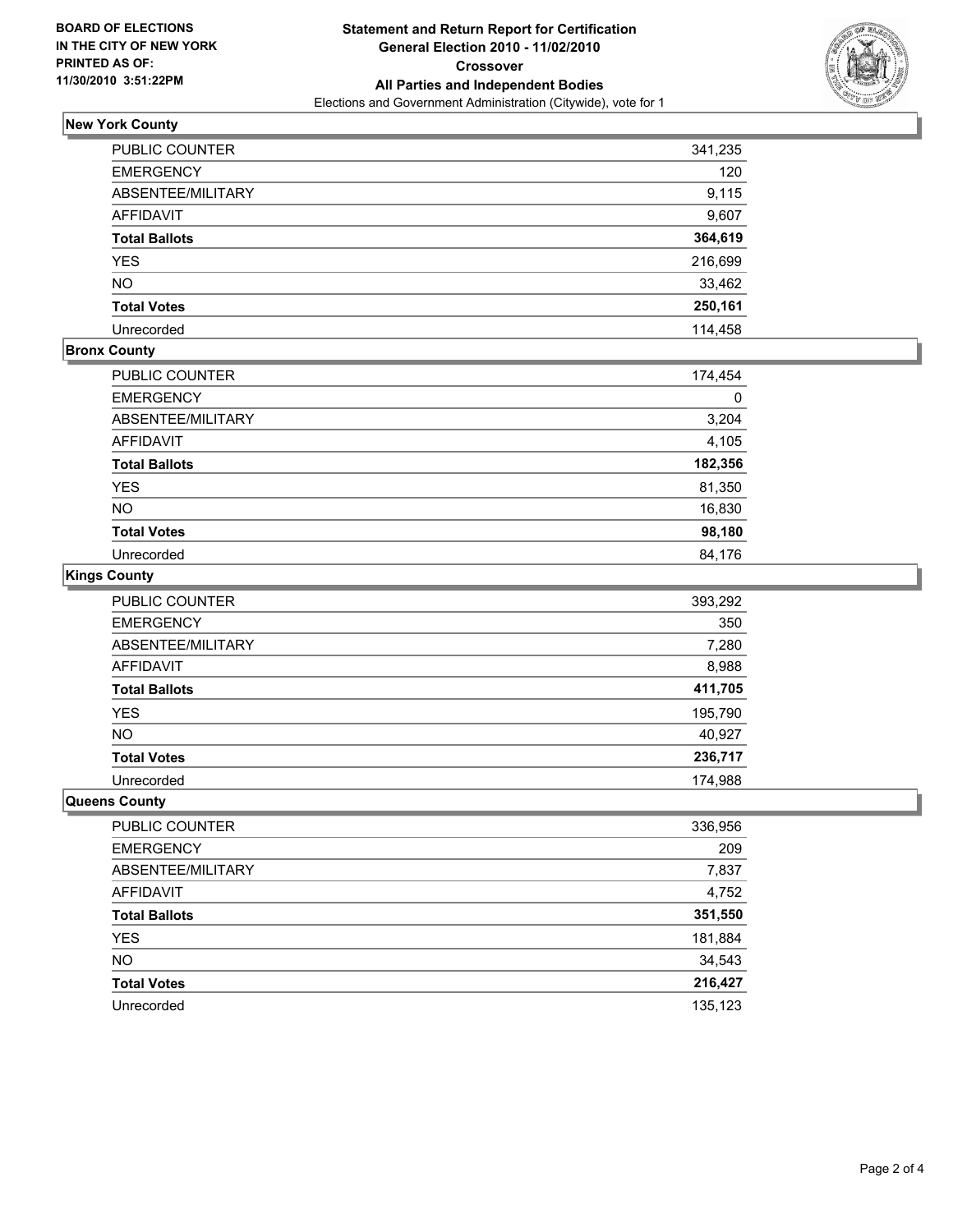

## **Richmond County**

| <b>PUBLIC COUNTER</b> | 94,944 |
|-----------------------|--------|
| <b>EMERGENCY</b>      |        |
| ABSENTEE/MILITARY     | 3,229  |
| AFFIDAVIT             | 990    |
| <b>Total Ballots</b>  | 99,368 |
| YES                   | 55,429 |
| <b>NO</b>             | 18,602 |
| <b>Total Votes</b>    | 74,031 |
| Unrecorded            | 25,337 |